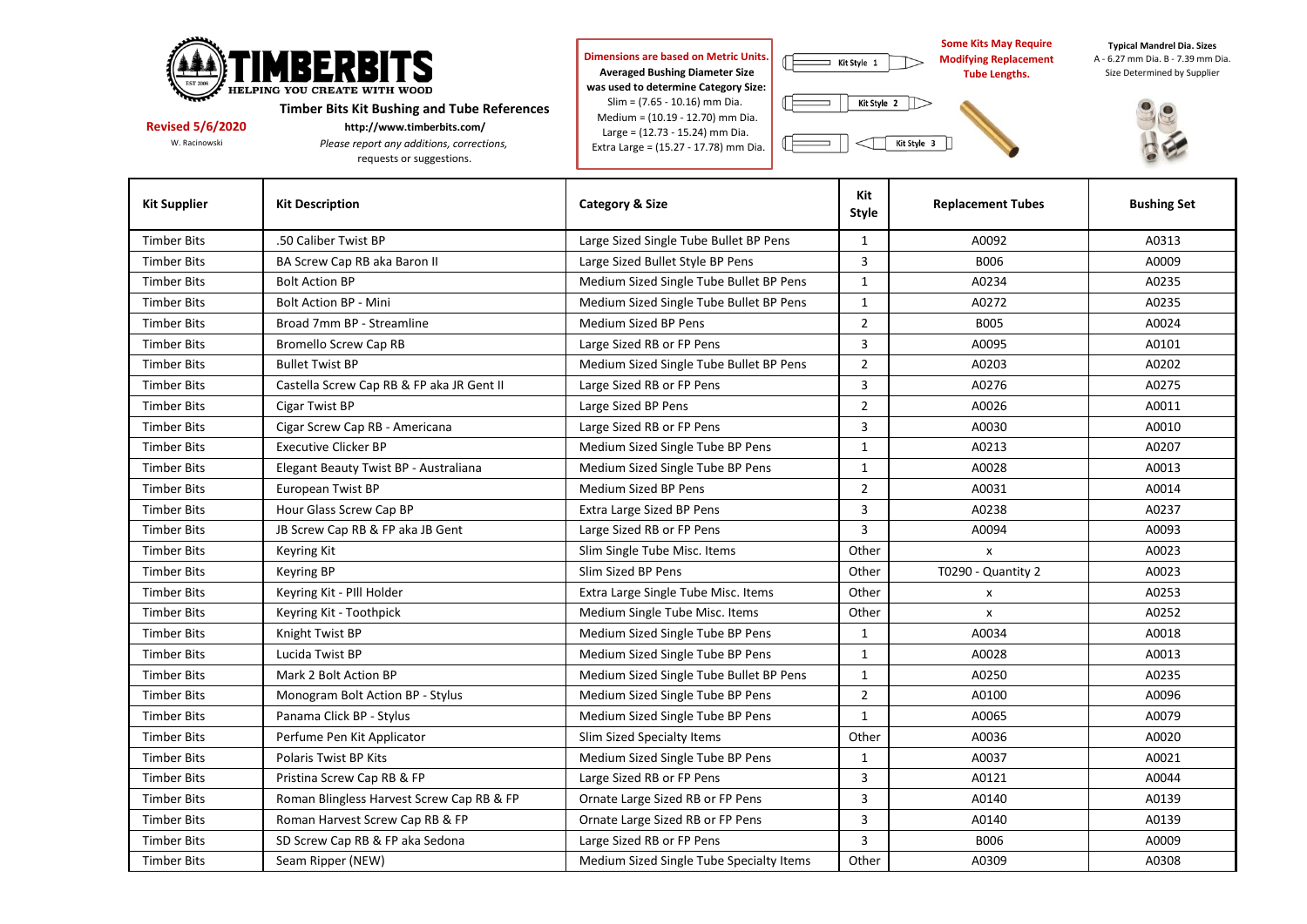

**Tolerances for All Metric Measurements:** 

**1 Place Dims +/- .3mm & 2 Place Dims +/- .13mm**

 $F$ 

**Use this Chart with Discretion. Manufacturers Change dimensions of parts on Occasion. It Should Only be Used as a Reference Guide.**

**Timber Bits Kit Bushing and Tube References** 

**Revised 5/6/2020 http://www.timberbits.com/**<br>W. Racinowski *Please report any additions, correct.* 

 $P$ *lease report any additions, corrections,* requests or suggestions.





| <b>Kit Supplier</b> | <b>Kit Description</b>                    | Upper / Cap Tube  |                   |                    | <b>Upper / Cap Bushings</b> |                    |                    | Lower / Body Tube  |                           |              | Lower / Body Bushings |                           |                    |
|---------------------|-------------------------------------------|-------------------|-------------------|--------------------|-----------------------------|--------------------|--------------------|--------------------|---------------------------|--------------|-----------------------|---------------------------|--------------------|
|                     |                                           | A Drill Dia.      | B Dia.            | <b>C</b> Length    | D Dia.                      | E Dia.             | F Dia.             | G Drill Dia.       | H Dia.                    | I Length     | J Dia.                | K Dia.                    | L Dia.             |
| <b>Timber Bits</b>  | .50 Caliber Twist BP                      | 7 <sub>mm</sub>   | 6.8mm             | 63.8mm             | 14.5mm                      | x                  | 9.4mm              | X                  | x                         | x            | x                     | x                         | $\mathsf{x}$       |
| <b>Timber Bits</b>  | BA Screw Cap RB aka Baron II              | 11.9mm            | 11.5mm            | 46mm               | 13.6mm                      | 10.9mm             | 13.6mm             | 10mm               | 9.8 <sub>mm</sub>         | 53mm         | 12.2mm                | 9.1 <sub>mm</sub>         | 12.2mm             |
| <b>Timber Bits</b>  | <b>Bolt Action BP</b>                     | Metal Cap         | $\mathsf{x}$      | $\pmb{\mathsf{x}}$ | $\pmb{\mathsf{x}}$          | $\pmb{\mathsf{x}}$ | $\pmb{\mathsf{x}}$ | 9.5 <sub>mm</sub>  | 9.3mm                     | 48.6mm       | 11.9mm                | 8.7mm                     | 11.9mm             |
| <b>Timber Bits</b>  | <b>Bolt Action BP - Mini</b>              | Metal Cap         | X                 | $\pmb{\times}$     | $\pmb{\chi}$                | $\pmb{\chi}$       | $\pmb{\mathsf{x}}$ | 9.5mm              | 9.3mm                     | 35mm         | 11.9mm                | 8.7mm                     | 11.9mm             |
| <b>Timber Bits</b>  | Broad 7mm BP - Streamline                 | 7 <sub>mm</sub>   | 6.8mm             | 51.7mm             | 9mm                         | x                  | 11mm               | 7 <sub>mm</sub>    | 6.8mm                     | 51.7mm       | 11mm                  | x                         | 8.5mm              |
| <b>Timber Bits</b>  | <b>Bromello Screw Cap RB</b>              | 13.5mm            | 13mm              | 43.2mm             | 15mm                        | 12.5mm             | 15mm               | 11.7mm             | 11.5mm                    | 50mm         | 13.7mm                | 10.9mm                    | 13.1mm             |
| <b>Timber Bits</b>  | <b>Bullet Twist BP</b>                    | 8.2mm             | 8mm               | 48mm               | 11.8mm                      | 7.4mm              | 11.8mm             | <b>Bullet</b>      | x                         | x            | x                     | $\pmb{\times}$            | $\pmb{\mathsf{x}}$ |
| <b>Timber Bits</b>  | Castella Screw Cap RB & FP aka JR Gent II | 12.5mm            | 12.3mm            | 48.2mm             | 14.4mm                      | 11.5mm             | 14.4mm             | 10.5mm             | 10.2mm                    | 53.2mm       | 13mm                  | 9.8mm                     | 12.2mm             |
| <b>Timber Bits</b>  | Cigar Twist BP                            | 10 <sub>mm</sub>  | 9.8 <sub>mm</sub> | 48.6mm             | 12.1mm                      | 9.1 <sub>mm</sub>  | 14.6mm             | 10 <sub>mm</sub>   | 9.8 <sub>mm</sub>         | 52.5mm       | 13.4mm                | 9.1 <sub>mm</sub>         | 11.6mm             |
| <b>Timber Bits</b>  | Cigar Screw Cap RB - Americana            | 10 <sub>mm</sub>  | 9.8mm             | 48.5mm             | 12.6mm                      | 9.1mm              | 12.6mm             | 10 <sub>mm</sub>   | 9.8mm                     | 52.5mm       | 11.4mm                | 9.1 <sub>mm</sub>         | 11.4mm             |
| <b>Timber Bits</b>  | <b>Executive Clicker BP</b>               | 9.5 <sub>mm</sub> | 9.3mm             | 104.2mm            | 11.3mm                      | 8.7mm              | 11.3mm             | X                  | $\pmb{\mathsf{x}}$        | x            | x                     | x                         | x                  |
| <b>Timber Bits</b>  | Elegant Beauty Twist BP - Australiana     | 9 <sub>mm</sub>   | 8.9mm             | 49.3mm             | 11.9mm                      | 8.3mm              | 11.9mm             | X                  | $\boldsymbol{\mathsf{x}}$ | $\pmb{\chi}$ | x                     | x                         | $\mathsf{x}$       |
| <b>Timber Bits</b>  | European Twist BP                         | 7 <sub>mm</sub>   | 6.8mm             | 53mm               | 10.3mm                      | $\pmb{\chi}$       | 13/10.3mm          | 7 <sub>mm</sub>    | 6.8mm                     | 60mm         | 10.8mm                | $\mathsf{x}$              | 9.1 <sub>mm</sub>  |
| <b>Timber Bits</b>  | Hour Glass Screw Cap BP                   | 12.5mm            | 12.3mm            | 51.1mm             | 20mm                        | 11.5mm             | 14.4mm             | 10.5mm             | 10.2mm                    | 74.1mm       | 14.4mm                | 9.8mm                     | 17 <sub>mm</sub>   |
| <b>Timber Bits</b>  | JB Screw Cap RB & FP aka JB Gent          | 12.5mm            | 12.3mm            | 46.2mm             | 14.2mm                      | 11.5mm             | 14.2mm             | 10.5mm             | 10.2mm                    | 53.4mm       | 12.8mm                | 9.8mm                     | 12.4mm             |
| <b>Timber Bits</b>  | <b>Keyring Kit</b>                        | 7 <sub>mm</sub>   | 6.8mm             | 53.3mm             | 8.6mm                       | x                  | <b>8.6mm</b>       | X                  | $\pmb{\times}$            | X            | x                     | x                         | x                  |
| <b>Timber Bits</b>  | <b>Keyring BP</b>                         | 7 <sub>mm</sub>   | 6.8mm             | 32.1mm             | 8.6mm                       | $\pmb{\mathsf{x}}$ | 8.6mm              | 7 <sub>mm</sub>    | 6.8mm                     | 32.1mm       | 8.6mm                 | $\mathsf{x}$              | 8.6mm              |
| <b>Timber Bits</b>  | Keyring Kit - PIII Holder                 | 14.5mm            | 14.3mm            | 37.6mm             | 16.1mm                      | 13.3mm             | 16.1mm             | X                  | $\pmb{\chi}$              | x            | x                     | $\boldsymbol{\mathsf{x}}$ | x                  |
| <b>Timber Bits</b>  | Keyring Kit - Toothpick                   | 10mm              | 9.8mm             | 58.1mm             | 12.4mm                      | 9.1mm              | 12.4mm             | X                  | $\pmb{\chi}$              | x            | x                     | x                         | x                  |
| <b>Timber Bits</b>  | Knight Twist BP                           | 9.5 <sub>mm</sub> | 9.3mm             | 72.2mm             | 11.5mm                      | 8.7mm              | 13mm               | $\mathsf{x}$       | x                         | x            | x                     | X                         | x                  |
| <b>Timber Bits</b>  | Lucida Twist BP                           | 9 <sub>mm</sub>   | 8.9mm             | 49.3mm             | 11.9mm                      | 8.3mm              | 11.9mm             | X                  | $\pmb{\chi}$              | x            | $\mathsf{x}$          | $\mathbf{x}$              | $\mathsf{x}$       |
| <b>Timber Bits</b>  | Mark 2 Bolt Action BP                     | Metal Cap         | x                 | $\pmb{\mathsf{x}}$ | x                           | $\pmb{\mathsf{x}}$ | x                  | 9.5mm              | 9.3mm                     | 51.2mm       | 11.9mm                | 8.7mm                     | 11.9mm             |
| <b>Timber Bits</b>  | Monogram Bolt Action BP - Stylus          | Metal Cap         | x                 | $\pmb{\times}$     | x                           | $\pmb{\mathsf{x}}$ | x                  | 8mm                | 7.9mm                     | 63.6mm       | 10.8mm                | 7.3mm                     | 10.8mm             |
| <b>Timber Bits</b>  | Panama Click BP - Stylus                  | Metal Cap         | X                 | $\pmb{\times}$     | x                           | $\pmb{\chi}$       | x                  | 10.3 <sub>mm</sub> | 10 <sub>mm</sub>          | 67.2mm       | $\mathcal{P}$         | $\overline{a}$            | $\overline{?}$     |
| <b>Timber Bits</b>  | Perfume Pen Kit Applicator                | 8 <sub>mm</sub>   | 7.9mm             | 25.1mm             | 10.2mm                      | 7.3mm              | 10.2mm             | 8mm                | 7.9mm                     | 74.1mm       | 10.2 <sub>mr</sub>    | 7.3mm                     | 10.2mm             |
| <b>Timber Bits</b>  | Polaris Twist BP Kits                     | 9.5 <sub>mm</sub> | 9.3 <sub>mm</sub> | 71.5mm             | 12.6mm                      | 8.7mm              | 11.5mm             | X                  | x                         | x            | x                     | $\mathsf{x}$              | x                  |
| <b>Timber Bits</b>  | Pristina Screw Cap RB & FP                | 13mm              | 12.6mm            | 45mm               | 14.6mm                      | 12mm               | 14.6mm             | 11.9mm             | 11.6mm                    | 56.2mm       | 13.2mm                | 11mm                      | 13.2mm             |
| <b>Timber Bits</b>  | Roman Blingless Harvest Screw Cap RB & FP | 13.1mm            | 13mm              | 43mm               | 15mm                        | 12.4mm             | 15mm               | 12.3mm             | 12mm                      | 50mm         | 13.6mm                | 11.4mm                    | 13.6mm             |
| <b>Timber Bits</b>  | Roman Harvest Screw Cap RB & FP           | 13.1mm            | 13mm              | 43mm               | 15mm                        | 12.4mm             | 15mm               | 12.3mm             | 12mm                      | 50mm         | 13.6mm                | 11.4mm                    | 13.6mm             |
| <b>Timber Bits</b>  | SD Screw Cap RB & FP aka Sedona           | 11.9mm            | 11.5mm            | 46mm               | 13.6mm                      | 10.9mm             | 13.6mm             | 10mm               | 9.8 <sub>mm</sub>         | 53mm         | 12.2mm                | 9.1 <sub>mm</sub>         | 12.2mm             |
| <b>Timber Bits</b>  | Seam Ripper (NEW)                         | 8mm               | 7.9mm             | 79.5mm             | 10.4mm                      | 7.3mm              | 10.4mm             | x                  | x                         | x            | x                     | x                         | x                  |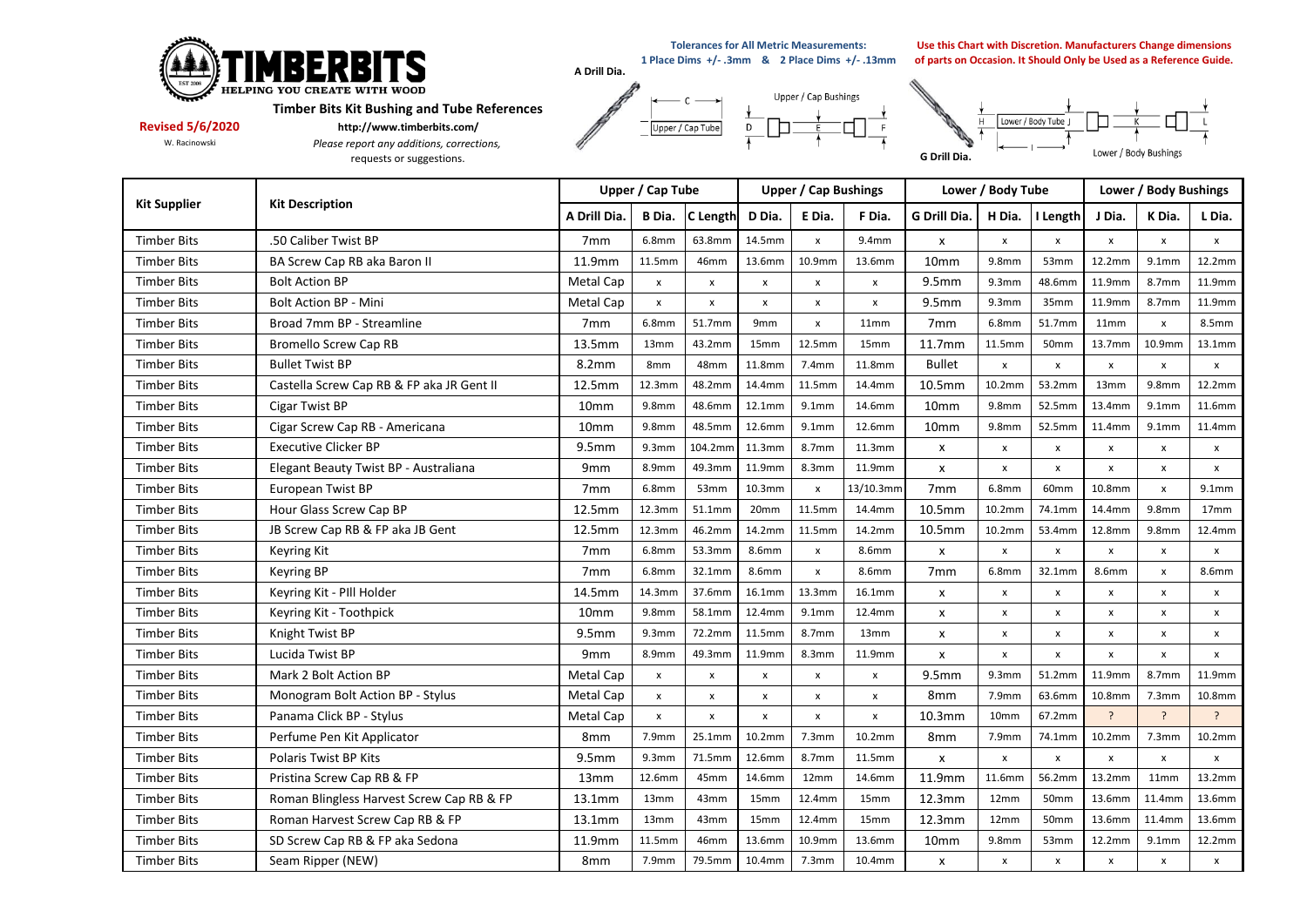| <b>TIMBERBITS</b><br><b>EST 200</b><br>HELPING YOU CREATE WITH WOOD<br><b>Timber Bits Kit Bushing and Tube References</b><br><b>Revised 5/6/2020</b><br>http://www.timberbits.com/<br>W. Racinowski<br>Please report any additions, corrections,<br>requests or suggestions. |                                         | Dimensions are based on Metric Units.<br><b>Averaged Bushing Diameter Size</b><br>was used to determine Category Size:<br>Slim = (7.65 - 10.16) mm Dia.<br>Medium = (10.19 - 12.70) mm Dia.<br>Large = (12.73 - 15.24) mm Dia.<br>Extra Large = (15.27 - 17.78) mm Dia. | Kit Style 1<br>Kit Style 2 | <b>Some Kits May Require</b><br><b>Modifying Replacement</b><br><b>Tube Lengths.</b><br>Kit Style 3 | <b>Typical Mandrel Dia. Sizes</b><br>A - 6.27 mm Dia, B - 7.39 mm Dia<br>Size Determined by Supplier |  |  |
|------------------------------------------------------------------------------------------------------------------------------------------------------------------------------------------------------------------------------------------------------------------------------|-----------------------------------------|-------------------------------------------------------------------------------------------------------------------------------------------------------------------------------------------------------------------------------------------------------------------------|----------------------------|-----------------------------------------------------------------------------------------------------|------------------------------------------------------------------------------------------------------|--|--|
| <b>Kit Supplier</b>                                                                                                                                                                                                                                                          | <b>Kit Description</b>                  | Category & Size                                                                                                                                                                                                                                                         | Kit<br>Style               | <b>Replacement Tubes</b>                                                                            | <b>Bushing Set</b>                                                                                   |  |  |
| <b>Timber Bits</b>                                                                                                                                                                                                                                                           | Seam Ripper (OLD)                       | Medium Sized Single Tube Specialty Items                                                                                                                                                                                                                                | Other                      | A0309 - DISCONTINUED                                                                                | A0308                                                                                                |  |  |
| <b>Timber Bits</b>                                                                                                                                                                                                                                                           | Sierra Twist BP - Excutive & Stylus     | Medium Sized Single Tube BP Pens                                                                                                                                                                                                                                        |                            | A0038                                                                                               | A0022 or D032                                                                                        |  |  |
| <b>Timber Bits</b>                                                                                                                                                                                                                                                           | Slimline Twist BP - Fancy               | Slim Sized BP Pens                                                                                                                                                                                                                                                      |                            | <b>B005</b>                                                                                         | A0023                                                                                                |  |  |
| <b>Timber Bits</b>                                                                                                                                                                                                                                                           | Slimline Twist BP - Stylus              | Medium Sized BP Pens                                                                                                                                                                                                                                                    |                            | <b>B005</b>                                                                                         | A0023                                                                                                |  |  |
| <b>Timber Bits</b>                                                                                                                                                                                                                                                           | Slimline Click Pencil - Fancy           | Slim Sized BP Pens                                                                                                                                                                                                                                                      |                            | <b>B005</b>                                                                                         | A0023                                                                                                |  |  |
| <b>Timber Bits</b>                                                                                                                                                                                                                                                           | SN Screw Cap RB & FP aka SN Gentleman's | Extra Large Sized RB or FP Pens                                                                                                                                                                                                                                         | 3                          | A0188                                                                                               | A0187                                                                                                |  |  |

Timber Bits Stylus Charm with Plug Sum Sized Single Tube Stylus Items Other T0290 T0290 A0255 Timber Bits Traditional Screw Cap RB & FP Medium Sized RB or FP Pens 3 A0039 A0025

Averaged Bushing Diameter Size was used to determine Category Sizing: Slim = (7.65 - 10.16) mm Dia.

Medium = (10.19 - 12.70) mm Dia. Large = (12.73 - 15.24) mm Dia. Extra Large = (15.27 - 17.78) mm Dia.